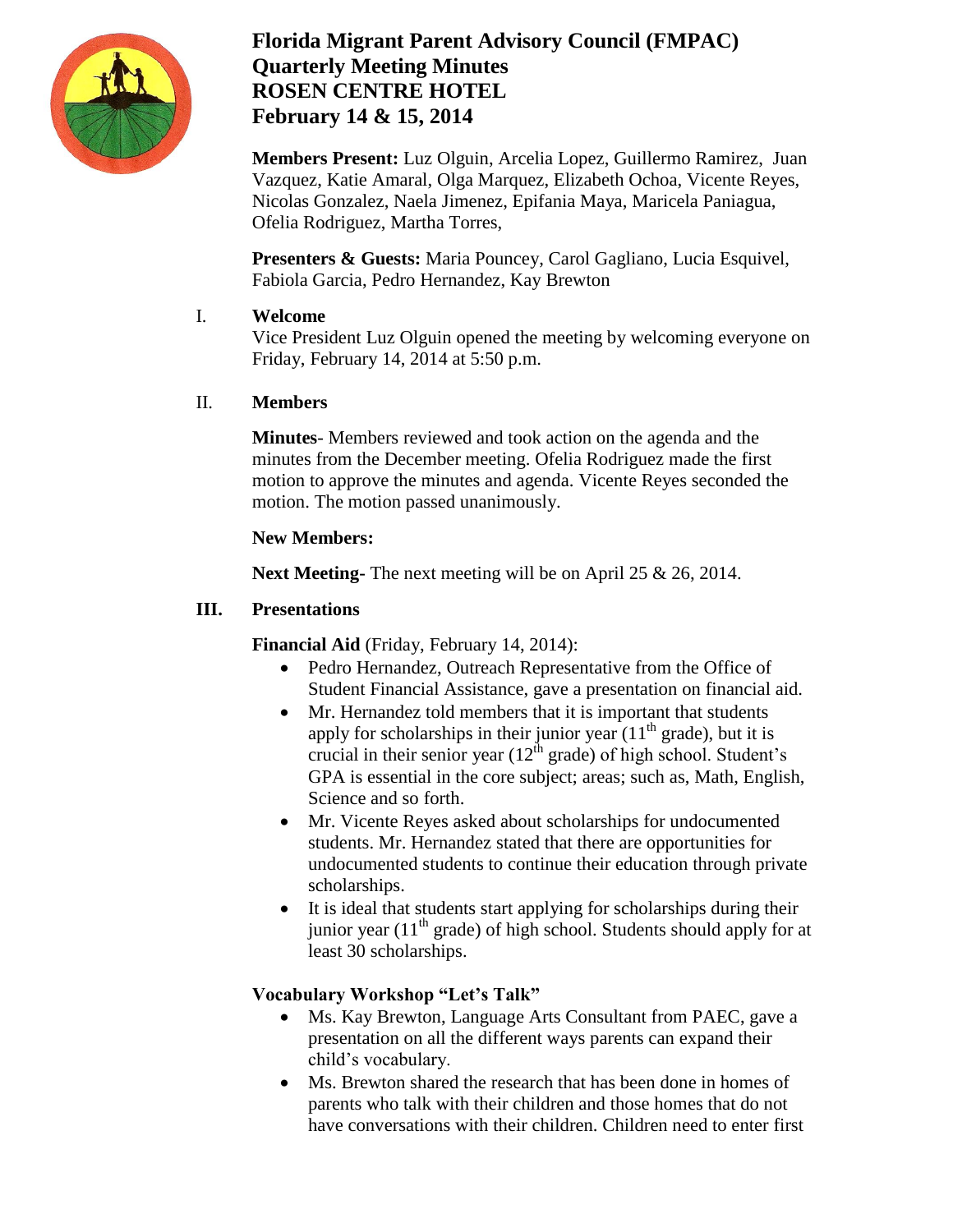grade with a vocabulary of 20,000 words. Children in homes with little to no conversation enter first grade with a 5,000 word vocabulary.

- Ms. Brewton showed parents the endless conversation possibilities in the following places:
	- o Commuting time during the day (looking at signs.)
	- o Grocery store
	- o Backyard
- Tips on how to engage in conversation: take advantage of the time to explore the world around us:
	- o Name it
	- o Function
	- o Attributes
	- o Compare
	- o Critical Thinking

#### **MALDEF Chapter 1: Orientation (**Saturday, February 15, 2014)

- Fabiola Garcia, recruiter for the PAEC Migrant Education Program, gave members the orientation from the MALDEF leadership training.
- Ms. Garcia explained to the members that the purpose of the training is to prepare them to be leaders. She encouraged members to do it at the district level.
- She talked to the members about the MALDEF mission statement and asked members to think about what the mission statement would be for the FMPAC. Members wrote down their ideas. Ms. Garcia will bring back a proposed mission statement from what was gathered and the members will have a chance to make changes and make the final decision on it.

#### **MALDEF Chapter 11: Strengthening Communication Skills**

- Dr. Maria Pouncey gave members a presentation on Strengthening Communication Skills.
- Dr. Pouncey talked about the different types of presentations:
	- o Informative
		- The purpose is to increase awareness and knowledge by providing information that the audience will find relevant to their experience or situations.
	- o Persuasive
		- The purpose is to expand awareness or change beliefs or behavior and elicit a response or an action.
- Dr. Pouncey also gave the members key elements of a successful presentation:
	- o Be professional, dress appropriately, your audience should remember your words not your outfit.
	- o If you get nervous in front of a crowd, practice, go over your presentation out loud and, if possible, in front of a mock audience of family/friends, or in front of the mirror.
	- o Attitude is everything, remember to smile, and your enthusiasm will be picked up by your audience.
	- o Sum it up, deliver a strong conclusion that will inspire your audience and encourage action.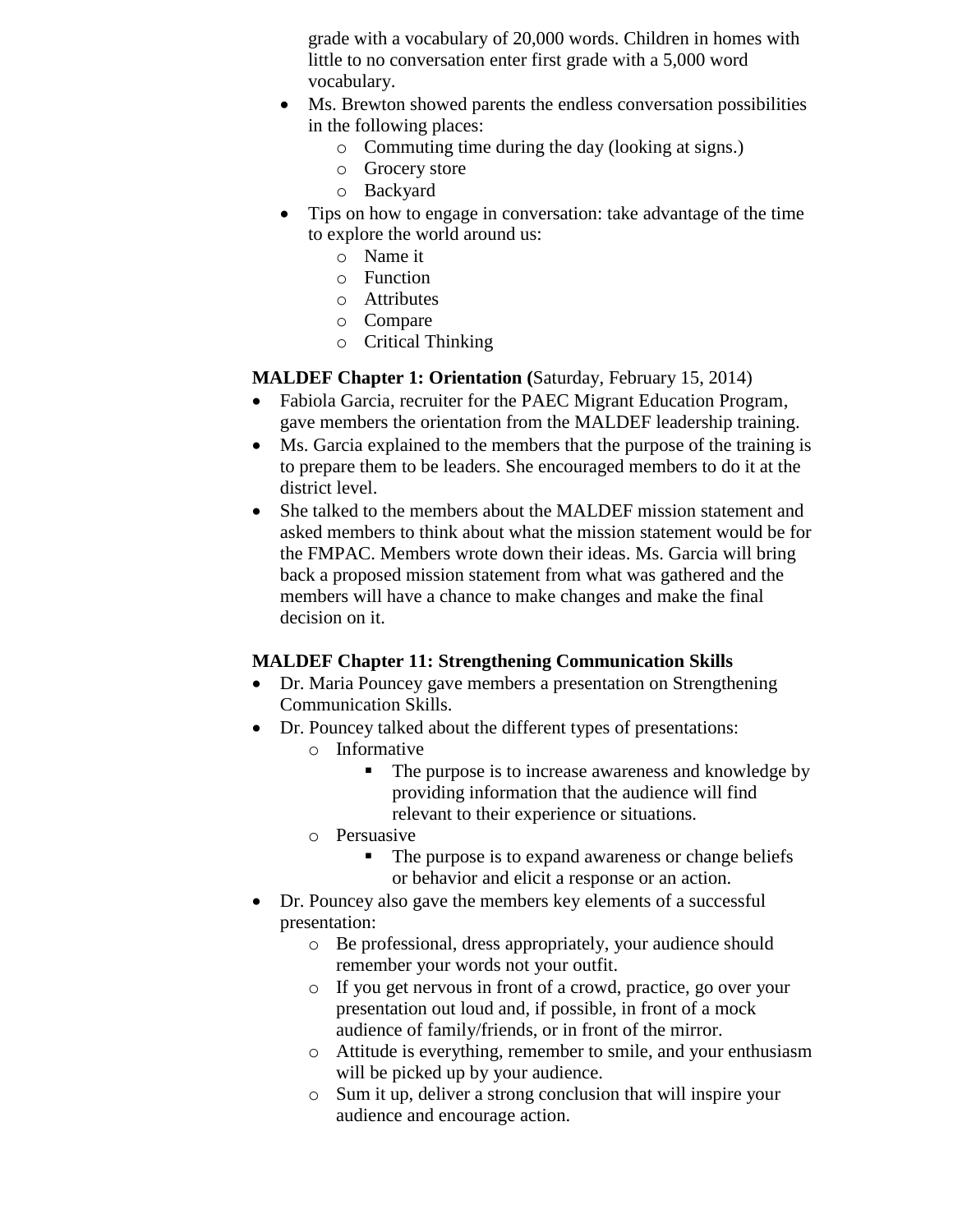#### **FMEP Statewide Evaluation**

- Lucia Esquivel, PAEC Migrant Services Coordinator, gave a presentation to the members on the Florida Migrant Education Program Statewide Evaluation.
- Ms. Esquivel shared with members the importance of evaluating the program. The evaluation process is important and necessary because we need to monitor how the activities are being implemented to match the Service Delivery Plan.
- Ms. Esquivel talked about the activities that are monitored: Recruitment, Parent meetings**,** Collaborations**,** Professional development etc. She also talked about the ways to evaluate the activities: compare achievement gaps by comparing migrant students to non-migrant students, graduations rate, parent surveys, and student surveys.

#### **Just Keep Talking**

- Dr. Maria Pouncey gave members a presentation on how parents are like roots to helping a child develop language; it does not matter what language you speak.
- Dr. Pouncey talked about how children learn language by listening to sounds and words. It is important that we talk, sing and read with our children from birth. Constantly talking with your children from infancy will make a difference in their vocabulary. Remember that learning a new language is not easy; it requires "practice and patience."

#### **IV. Closing**

On February 15, 2014, Luz Olguin made the first motion to close the meeting. Epifania Maya seconded the motion. The motion passed unanimously.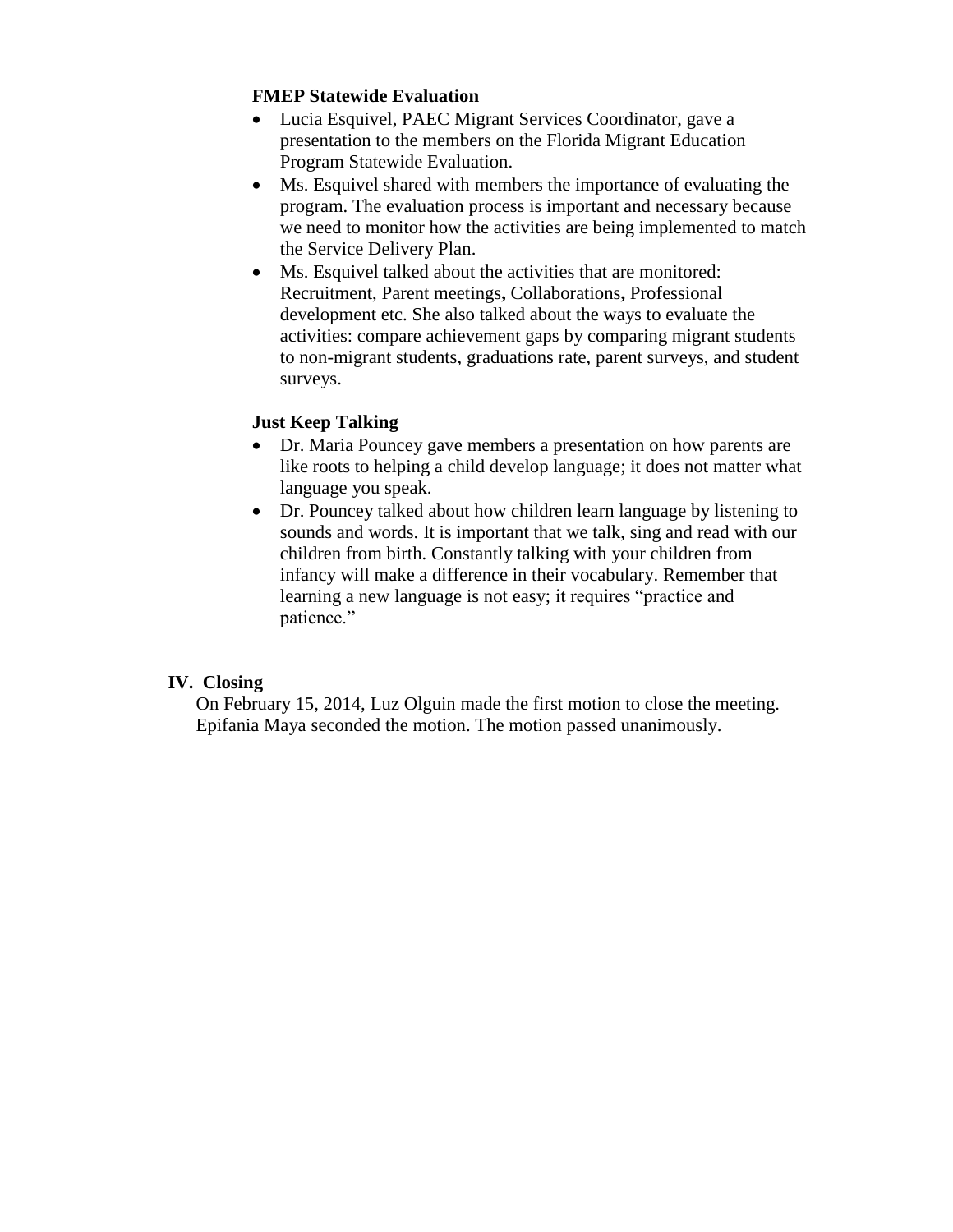

# **CONSEJO DE ASESORÍA ESCOLAR DE PADRES MIGRATORIOS DEL ESTADO DE LA FLORIDA (FMPAC) Las Minutas de la Reunión Trimestral ROSEN CENTRE HOTEL 14 y 15 de febrero de 2014**

**Miembros Presentes:** Luz Olguin, Arcelia Lopez, Guillermo Ramirez, Juan Vazquez, Katie Amaral, Olga Marquez, Elizabeth Ochoa, Vicente Reyes, Nicolas Gonzalez, Naela Jimenez, Epifania Maya, Maricela Paniagua, Ofelia Rodriguez, Martha Torres

**Presentadores e Invitados:** Maria Pouncey, Carol Gagliano, Lucia Esquivel, Fabiola Garcia, Pedro Hernandez, Kay Brewton

## **I. Bienvenida**

Luz Olguin Vice-Presidenta, dio la bienvenida y la apertura de la junta a las 5:50 p.m. el viernes 14 de febrero del 2014.

## **II. Miembros**

## **Minutas**

Los miembros revisaron la agenda y las minutas de la junta de diciembre. Ofelia Rodriguez hizo la primera moción para aprobar las minutas y la agenda. Vicente Reyes hizo la segunda moción. La moción fue aprobada por unanimidad.

#### **Nuevos Miembros** –

**Próximas Reuniones**- La próxima reunión será el 25 y 26 de abril de 2014.

# **III Presentaciones**

**Ayuda Financiera:** (viernes 14 de febrero)**:**

- Pedro Hernandez de la Oficina de Asistencia Financiera para Estudiantes hizo una presentación sobre ayuda financiera.
- El Sr. Hernandez dijo que es muy importante que los estudiantes apliquen para becas cuando estén en el onceavo año (11 grado) pero es crucial que apliquen cuando estén en su último año (12 grado) de preparatoria. Es crucial que los estudiantes mantengan un promedio de calificaciones alto en sus materias básicas como: matemáticas, lectura, ciencia, etc. Lo ideal es que los estudiantes apliquen para becas desde su onceavo año (11 grado). Tienen que aplicar por lo menos para 30 becas.
- El señor Vicente hizo una pregunta sobre becas para estudiantes indocumentados. El Sr. Hernandez le dijo que hay oportunidades para que los estudiantes continúen su educación por medio de becas privadas.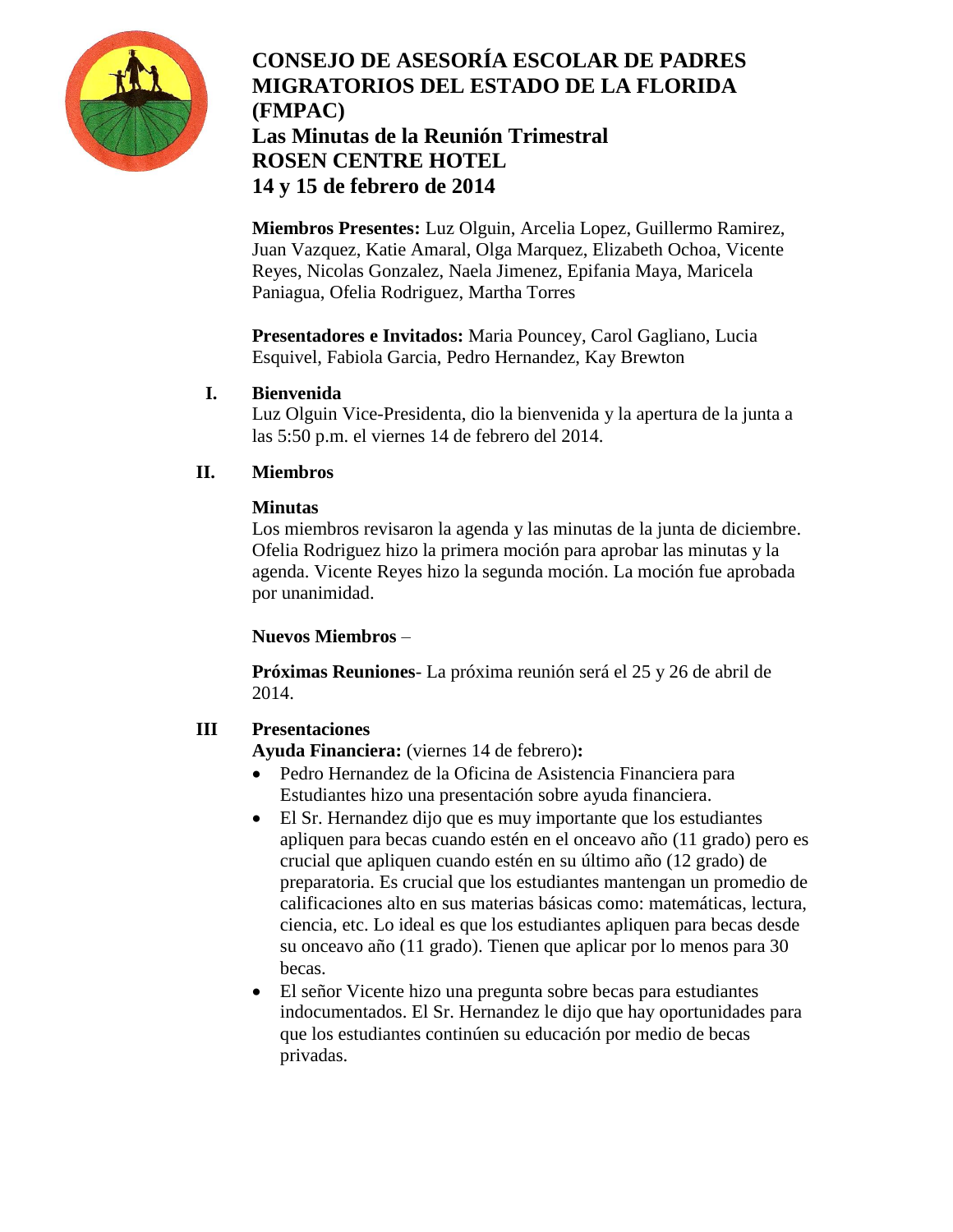# **Taller de Vocabulario "Vamos a Platicar":**

- Kay Brewton, consejera de lenguaje en PAEC, presento a los miembros las diferentes maneras que los padres pueden desarrollar el vocabulario de sus hijos.
- La Sra. Brewton enseñó a los miembros los estudios que se han hecho en hogares con padres que tienen conversaciones con sus niños y los hogares que no tienen conversaciones con sus niños. Los niños necesitan entrar al primer grado con un vocabulario de 20,000 palabras. Los niños en hogares donde no hay conversaciones entran a primer grado con 5,000 palabras.
- La Sra. Brewton enseño a los miembros un sinfín de posibilidades de conversaciones en los siguientes lugares:
	- o Cuando están en el coche con sus hijos.
	- o En el supermercado
	- o En el patio
- Aproveche este tiempo para explorar el mundo que nos rodea:
	- o Nómbrelo ¿Qué es?
	- o Función- ¿Qué hace?
	- $\circ$  Atributos ¿Qué tiene?
	- o Compare ¿Cuál es la diferencia?
	- o Pensamiento crítico ¿Se puede usar de otra manera?

# **MALDEF Capitulo 1: Orientación** (sábado 15 de febrero)**:**

- Fabiola Garcia, reclutadora del Programa de Educación para Migrantes hizo una presentación sobre orientación del libro de MALDEF.
- La Sra. Garcia explicó a los miembros que el propósito del entrenamiento es para prepararlos a formar y hacer líderes. Animo a miembros que hicieran estos entrenamientos en sus distritos.
- La Sra. Garcia habló sobre la misión de MALDEF y les pregunto a los miembros cual sería la misión de FMPAC. Los miembros escribieron sus ideas. Para la próxima junta la Sra. Garcia traerá una propuesta de lo que los miembros escribieron y los miembros podrán hacer cambios antes de hacer la decisión final.

#### **MALDEF Capitulo 11: Fortaleciendo la Habilidad de Comunicación:**

- La Dra. Maria Pouncey, Coordinadora de FMPAC, hizo una presentación en cómo Fortalecer la Habilidad de Comunicación.
- La Dra. Pouncey habló de los diferentes tipos de comunicación, que son:
	- o Para informar
		- El propósito es concientizar o aumentar el conocimiento de una persona. La información que presente debe de ser considerada por la audiencia como relevante a su experiencia o situación.
	- o Persuadir
		- El propósito es aumentar la concientización, cambiar las creencias o el comportamiento para así obtener una respuesta o una acción.
- La Dra. Pouncey, tambien expuso a los miembros elementos claves para una presentación eficaz: